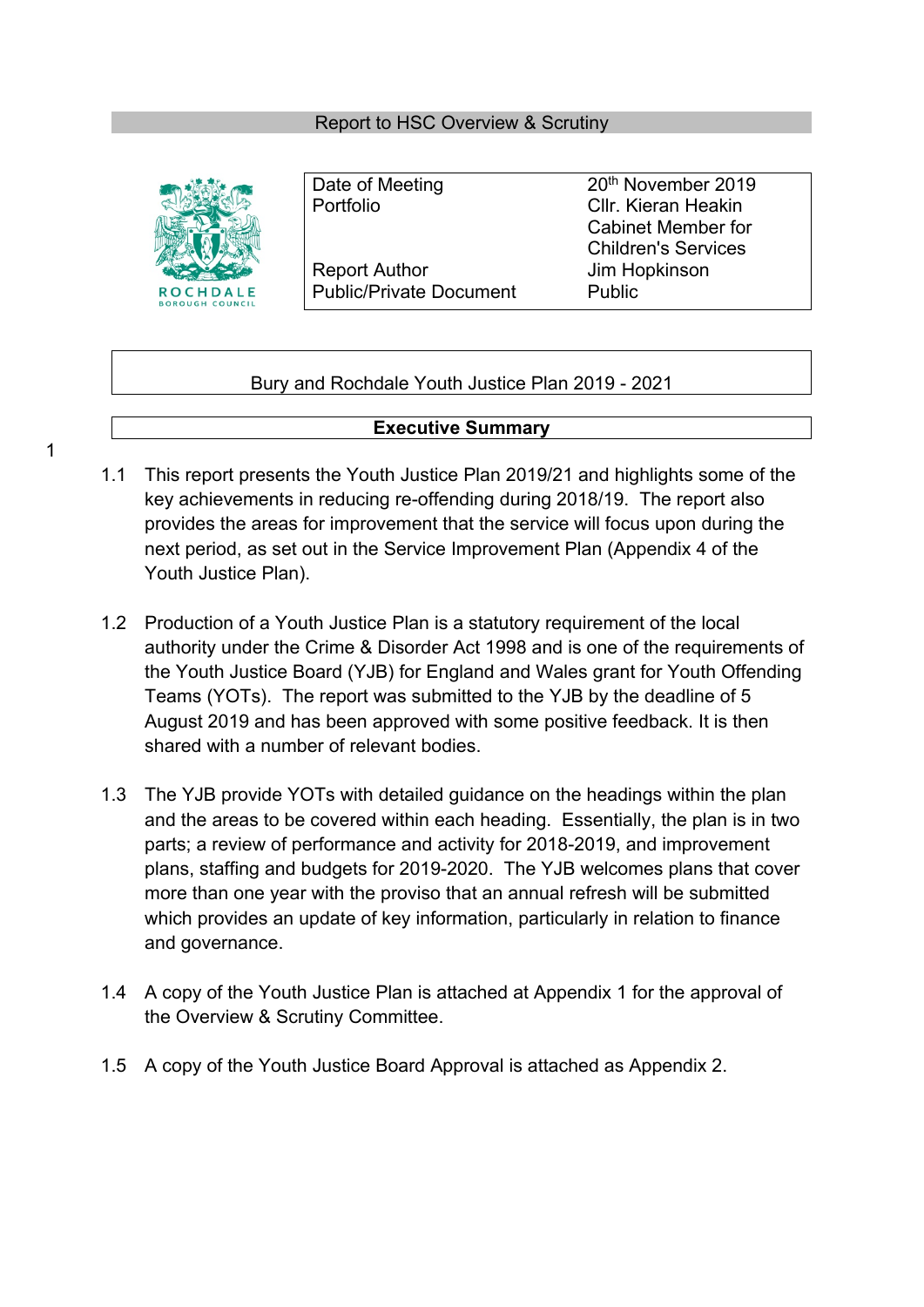- 2.1 It is recommended that Overview & Scrutiny Committee:
- (a) Note the contents of this report; and
- (b) Receive the Youth Justice Plan 2019/21 and performance summary of the period 2019/19.

#### **Reason for Recommendation**

**Recommendation**

- 3
- 3.1 Youth Offending Teams (YOTs) are statutory partnerships, established under the Crime and Disorder Act 1998, with the principel aim of preventing offending by children and young people. Local Authorities are responsible for establishing a Youth Offending Team. Police, National Probation Service (NPS) and Clinical Commissioning Groups (CCGs) are statutorily required to assist in their funding and operation.
- 3.2 Local authorities continue to have a statutory duty to submit an annual youth justice plan relating to their provision of youth justice services. Section 40 of the Crime and Disorder Act 1998 sets out the youth offending partnership's responsibilities in producing this plan. It states that "it is the duty of each local authority, after consultation with the partner agencies, to formulate and implement an annual youth justice plan, setting out:
- (a) How youth justice services in their area are to be provided and funded; and
- (b) How the YOT will be composed and funded, how it will operate, and what functions it will carry out".
- 3.3 The Youth Justice Board (YJB) for England and Wales welcomes plans that cover more than one year with the proviso that an annual refresh will be submitted which provides an update of key information, particularly in relation to finance and governance.
- 3.4 This current plan covers performance for the period 2018/19 and provides service budgets, operational and strategic developments within the service and partnership, service structure and the Service Improvement Plan for 2019 – 2021.
- 3.5 In accordance with statutory requirements the plan was approved by the Bury and Rochdale YOS Management Board on 26 July 2019.

2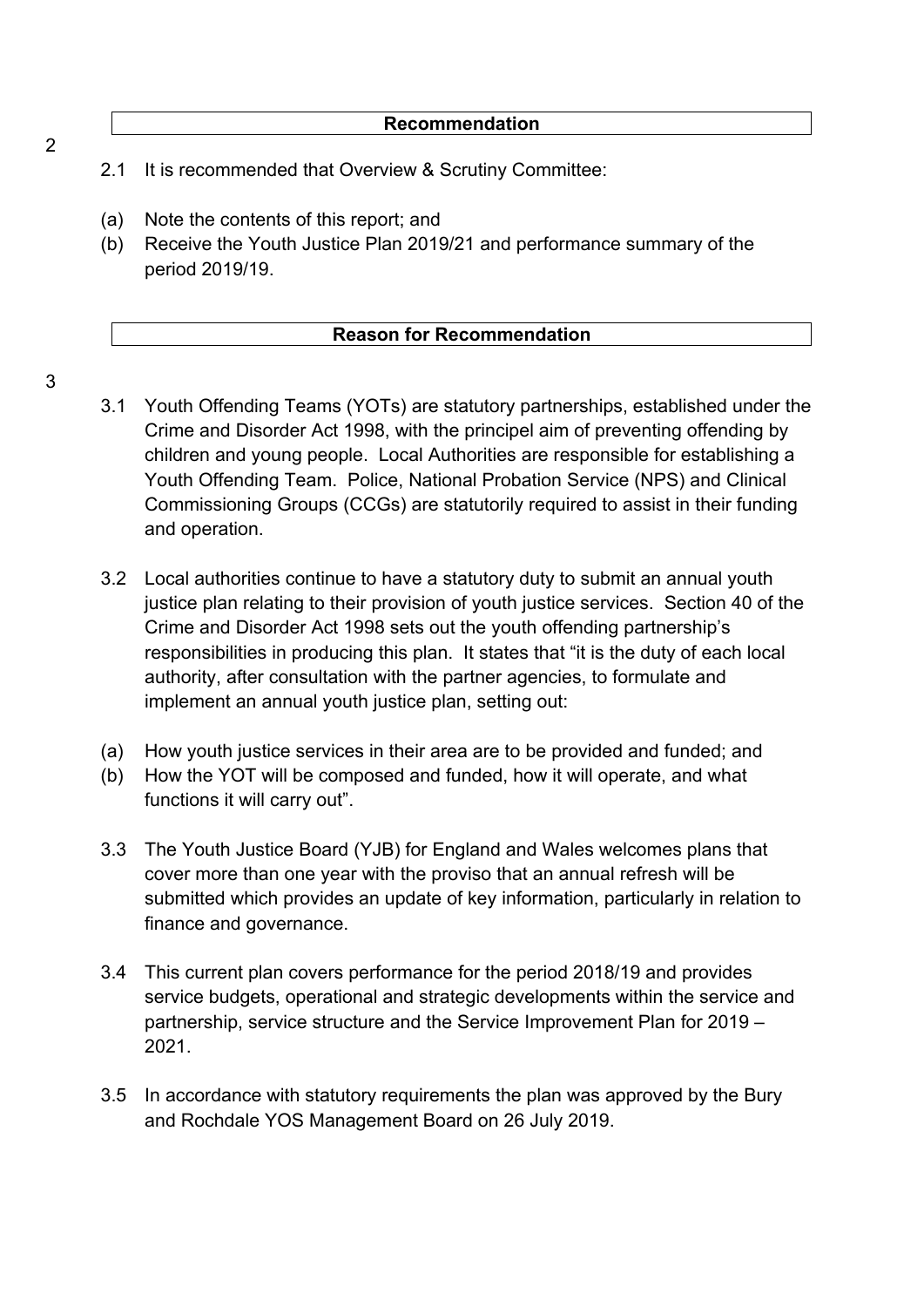3.6 The Youth Justice Plan must be submitted to the YJB and published in accordance with the directions of the Secretary of State. The deadline for submission this year was 5 August 2019. After submission to the YJB, Youth Justice Plans are sent to Her Majesty's Inspectorate of Probation (HMIP - lead for YOS inspections) and are placed in the House of Commons library.

#### **Key Points for Consideration**

#### 4 **Bury and Rochdale YOS Youth Justice Plan 2019 – 21**

- 4.1 The plan outlines how the Bury and Rochdale YOS will:
- (a) Reduce First Time Entrants to the Youth Justice System;
- (b) Reduce re-offending by young people; and
- (c) Reduce the use of custody for both sentenced and remanded young people.

We are seeking to do this through:

- (i) Improving how we communicate with young people and the interventions we complete with them;
- (ii) Putting victims, including young victims, and restorative justice at the heart of everything we do;
- (iii) Reducing re-offending by targeting our resources on those young people committing the most offences and improving their engagement in opportunities for education, employment and training;
- (iv)Ensuring we have robust quality assurance and staff management processes in place and a skilled management team to manage those processes;
- (v) Ensuring we listen and respond to what young people and their families are telling us;
- (vi)Ensuring that case management systems and administration support provide the highest quality support to staff and managers in the delivery of services to courts, communities and young people.
- 4.2 HMI Probation are currently one year into a four-year inspection cycle; Bury and Rochdale YOS and partnership are yet to be inspected under the current cycle. An Inspection Framework for Youth Offending Services was published in March 2018, which sets clear standards expected of Youth Offending Teams (YOTs), to ensure the provision of a high quality, personalised and responsive service for all children and young people. Whilst there are many aspects of good performance contained within the current plan, the service is not complacent and is fully aware of the areas where practice needs to be strengthened and performance improve.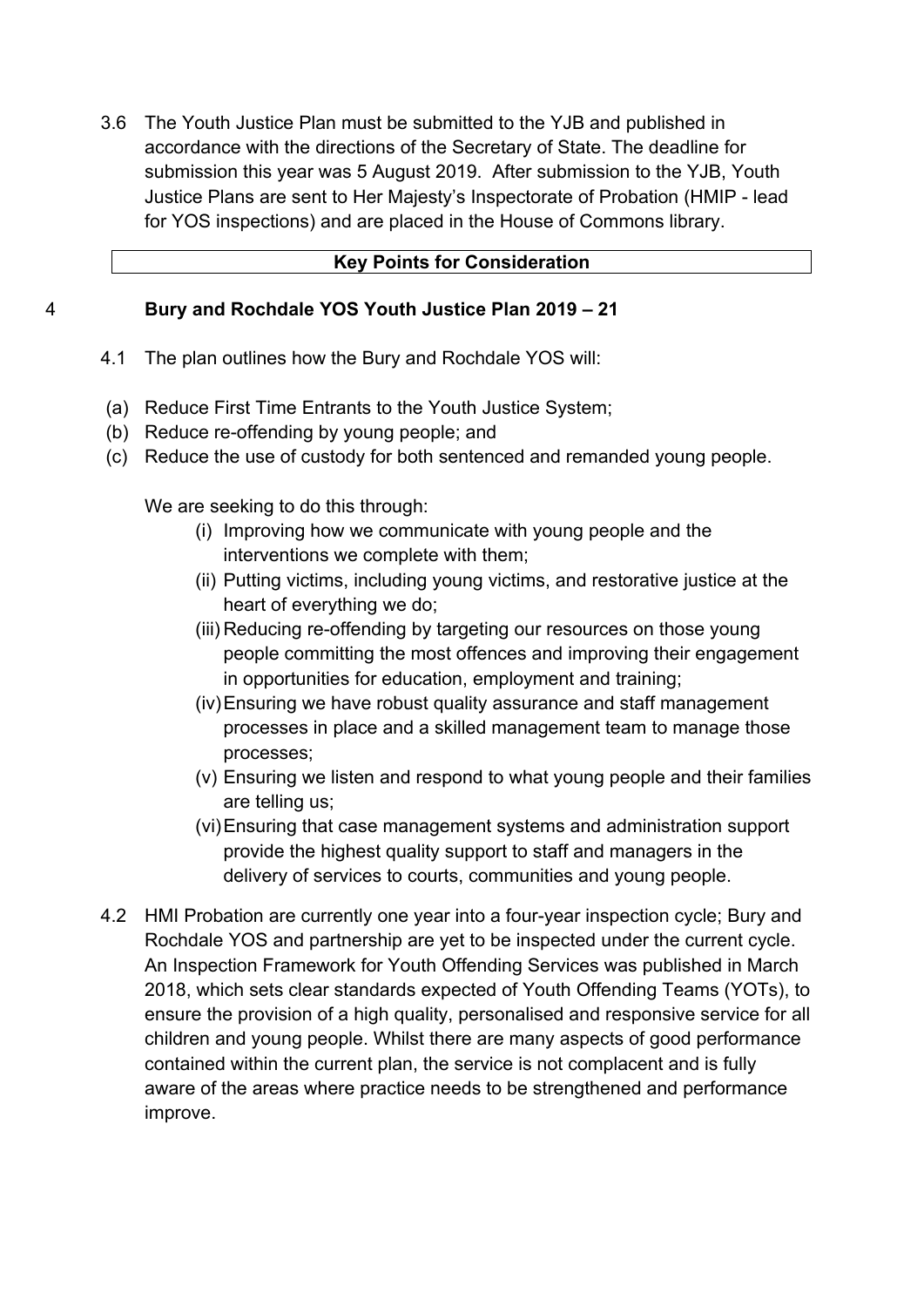- 4.3 A self-assessment against the published inspection standards has been completed. This work has informed our ongoing quality improvement plans and the Service Improvement Plan for 2019/20.
- 4.4 As part of this commitment to children first and foremost during 2019/20 the Bury and Rochdale Management Board has consulted on changing our name to Bury and Rochdale Youth Justice Service. This would better represent the work of the service and re-focus on prevention and justice, in line with guidance

## **4.5 Key Achievement 2018/19**

4.5.1 Key achievements that have been identified for the period 2018/19 and are outlined in the executive summary of the plan.

# **Performance against national Outcome Measures 2018/19**

# **(a) First time entrants to the Youth Justice System (FTEs):**

Between January 2018 and December 2018 the rate of FTEs per 100,000 10-17 years population across Bury and Rochdale is 222, which is slightly lower than the national average rate of 236. The Bury and Rochdale rate is also marginally lower than the North West average at 243.

# **(b) Re-Offending**

Ministry of Justice (MoJ) data (July 2016 – June 2017 cohort) shows a reoffending rate of 40.3% which is a 4.7% reduction compared to the previous year. This is very slightly higher than the national average rate of 40.1% but significantly lower than the North West average rate of 41.4%. Given the consistently reducing size of the cohort of young people entering the youth justice system, the reoffending figure can vary considerably when compared to previous years. This reduction is therefore seen as good performance and representative of the partnership working.

# **(c) Use of Custody**

The Bury and Rochdale YOS performance in this area has worsened compared to previous years with a rate per 1,000 10-17 years of 0.40 during April – March 2019. This is higher than both the National and North West averages with rates of 0.31 and 0.37 respectively. On each occasion that a young person is sentenced to custody, the work of Bury and Rochdale YOS is reviewed to ensure all appropriate work was undertaken to offer robust community alternatives and to develop learning. We expect this approach to reduce custodial sentences over the coming year.

### **(d) Remand Bed Nights: 1048**

There has been a 24.2% increase on the previous year with a total of 1048 remand bed nights in 2018/2019, with this representing an increase in both the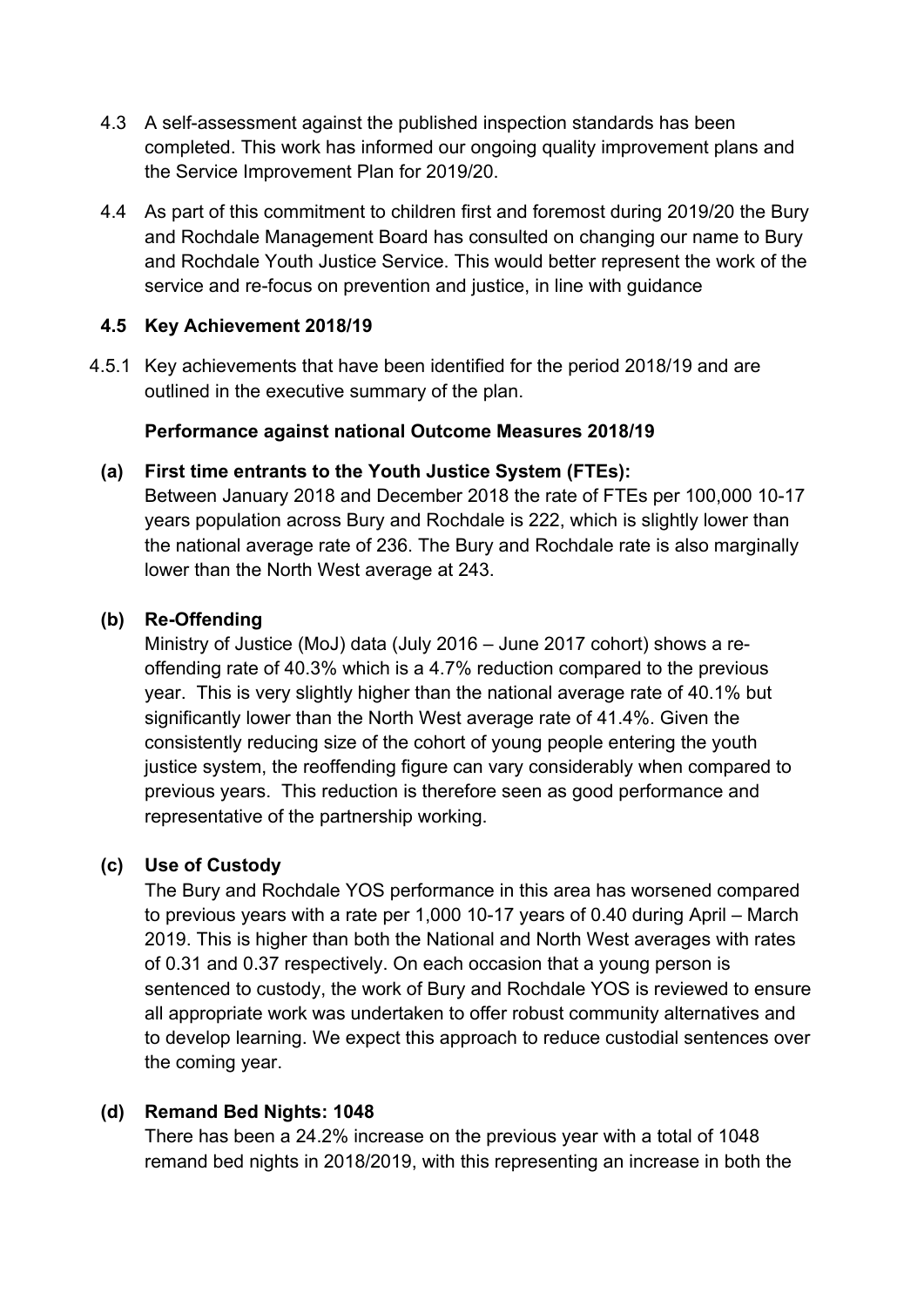number of young people being remanded to youth detention accommodation and the number of episodes when compared to the previous year. The data has limited statistical significance with the number of individuals being remanded increasing to 13 (from 12 last year) but the number of episodes was more marked increasing to 16 from 13 last year. Bury & Rochdale YOS will proactively offer suitable bail packages, including Intensive Support and Surveillance (ISS) bail, wherever appropriate.

# **4.6 Work with Victims, including Young Victims:**

4.6.1 Our work with the victims of youth crime has engaged over 123 victims of young people who have offended. Victims are offered a range of services including face to face meetings with young people, shuttle mediation, letters of explanation and update letters. Victims are consulted in relation to Release on Temporary Licence and licence conditions. All young people on statutory orders undertake a minimum of two sessions in relation to victim awareness. Last year young people undertook 1027 hours of reparation and raised more than £300 for local homelessness projects.

### **4.7 Targeting those young people committing the most offences**

4.7.1 The Service has continued to prioritise our work with young people who are persistently offending. The Service operates an enhanced, intensive, case management model for this cohort of young people. All young people considered high risk in any domain (risk of serious harm, risk of offending, safeguarding risks) are automatically referred to the Case Planning Forum. This is chaired by a manager, and including partners where relevant, each case is reviewed to ensure that all partners understand the risks assessed at this time and are clear about the plans to mitigate the risk. Last year the YOS held 88 case Planning Forums involving 50 young people. In addition the YOS works closely with the Complex Safeguarding Teams in both Bury and Rochdale to ensure that young people at risk of Child Criminal Exploitation, Child Sexual Exploitation and other forms of exploitation are worked with intensively. The YOS has seconded a Youth Justice Worker to Rochdale Complex Safeguarding Team which includes trauma informed recovery as part of its case management model. Bury has recently set up a Complex Safeguarding Team and the YOS is in process of agreeing a contribution to this. The YOS continues to contribute to Operation Bohemia, targeting persistent anti-social behaviour and also contributes to the Integrated Offender Management arrangements across Bury and Rochdale.

#### **Risk and Policy Implications**

5.1 A full assessment of budget is contained on page 11 of the attached report. The Youth Justice Plan is required to be a fully costed plan under the terms of the Grant. Bury and Rochdale YOS pooled budget is £1,875,988 for 2019/20. Since